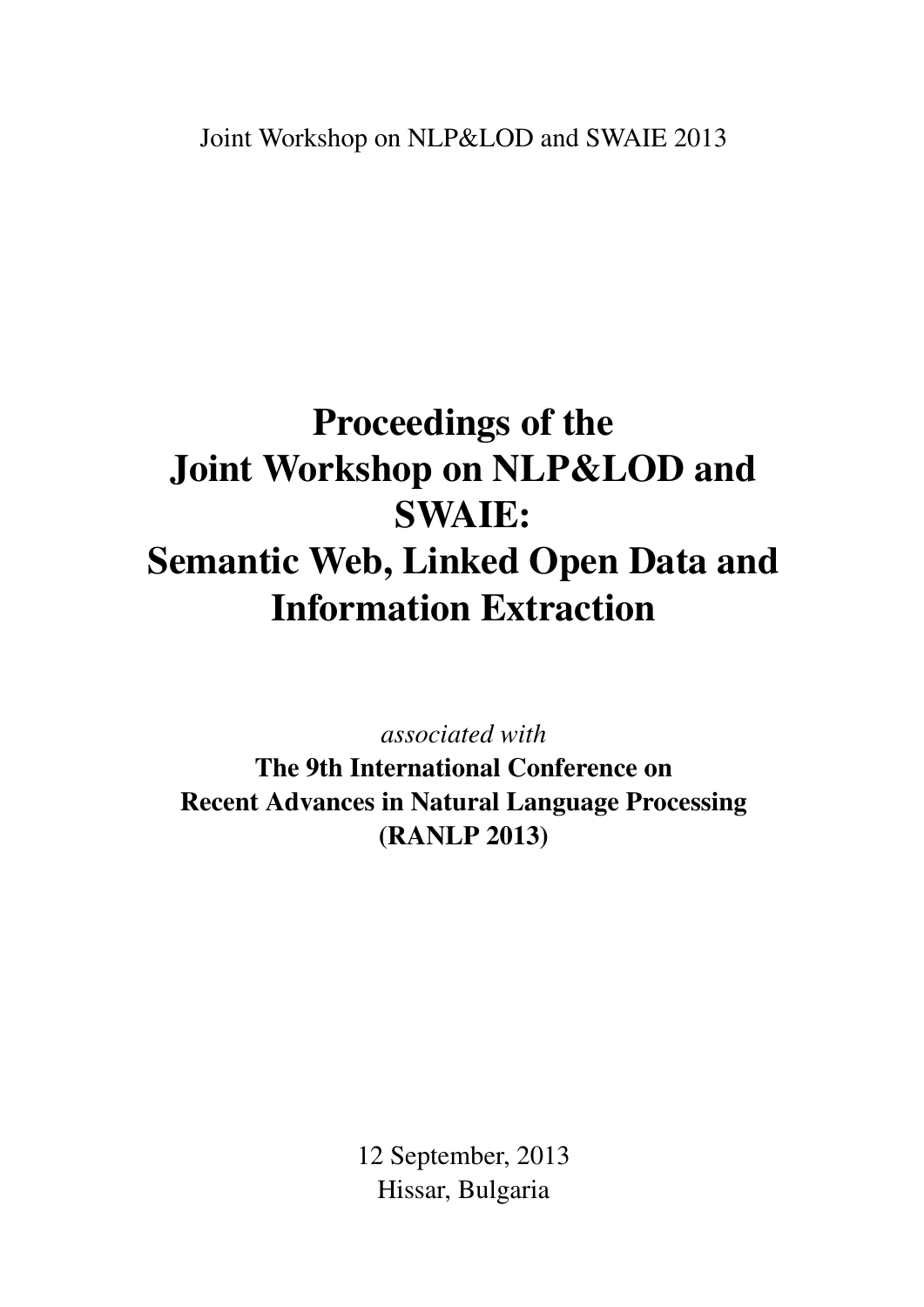Joint Workshop on NLP&LOD and SWAIE: Semantic Web, Linked Open Data and Information Extraction *associated with* THE INTERNATIONAL CONFERENCE RECENT ADVANCES IN NATURAL LANGUAGE PROCESSING'2013

#### PROCEEDINGS

Hissar, Bulgaria 12 September 2013

ISBN 978-954-452-025-0

Designed and Printed by INCOMA Ltd. Shoumen, BULGARIA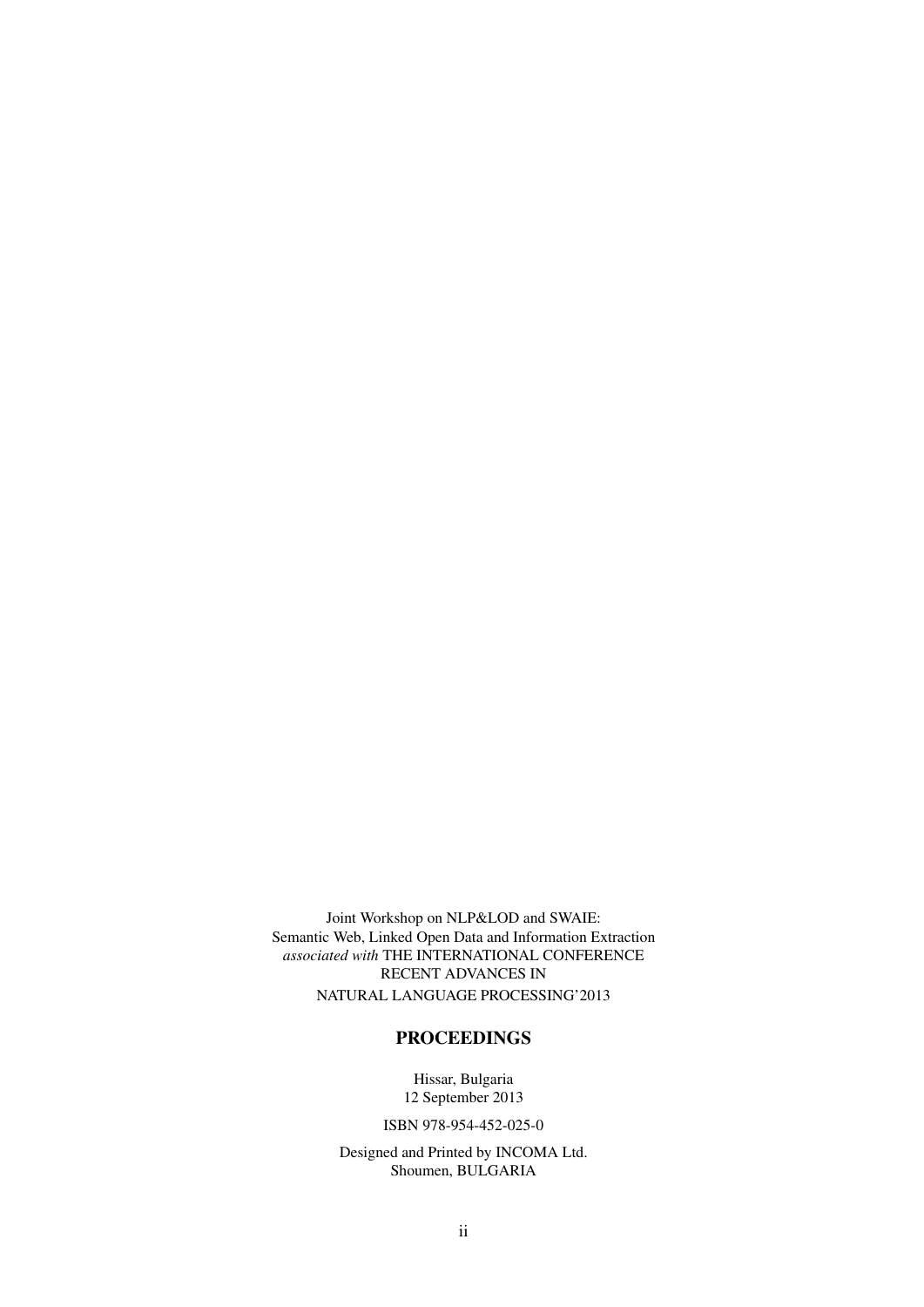### Introduction

The Linked Open Data (LOD), understood as published structured data, which is interlinked and which builds upon standard Web technologies, such as HTTP and URIs, as well as on RDF-presented world facts datasets in various domains, has become a necessary component within all modern NLPrelated tasks and applications since it provides large quantities of useful knowledge about people, facts, organizations, events, etc.

At the same time, the Information Extraction community specialises in mining the nuggets of information from text: such techniques could, however, be enhanced by annotated data or domain-specific resources. The Semantic Web community has already taken great strides in making these resources available through the Linked Open Data cloud, which are now ready for uptake by the Information Extraction community.

The Joint NLP&LOD and SWAIE Workshop presents papers that discuss the above mentioned topics from various perspectives. Enjoy reading them!

The Organizers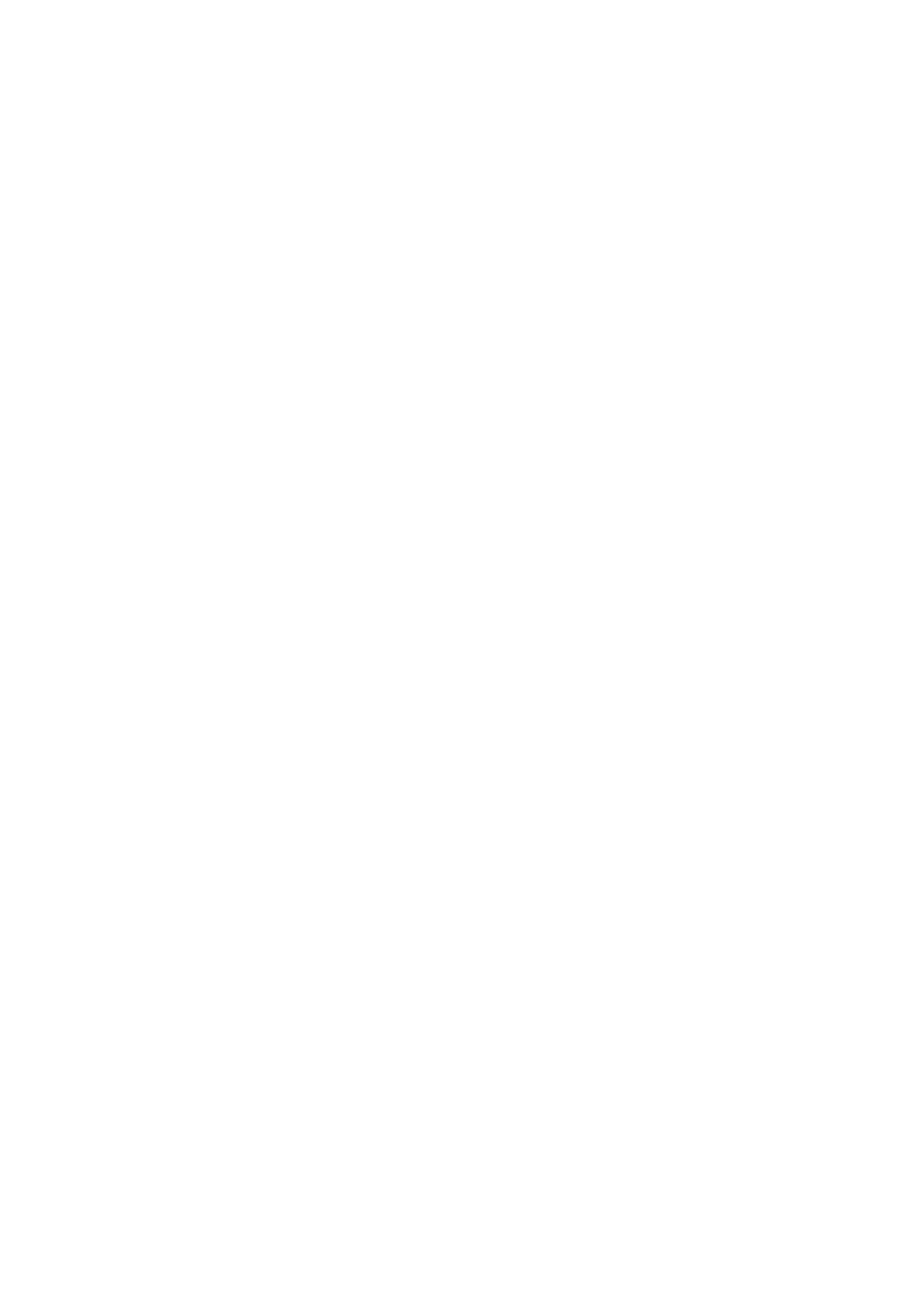#### Organizers:

#### *NLP&LOD organizers:*

Petya Osenova, Sofia University Kiril Simov, Bulgarian Academy of Sciences Georgi Georgiev, OntoText Lab Preslav Nakov, Qatar Computing Research Institute, Qatar Foundation, Qatar

*SWAIE organizers:* Diana Maynard, University of Sheffield Marieke van Erp, VU University Amsterdam Brian Davis, DERI Galway

#### Program Committee:

#### *NLP&LOD PC:*

Eneko Agirre (University of the Basque Country, Spain) Isabelle Augenstein (Sheffield University, UK) Guido Boella (Universitá di Torino, Italy) Kalina Boncheva (Sheffield University, UK) António Branco (University of Lisbon, Portugal) Nicoletta Calzolari (Istituto di Linguistica Computazionale, Italy) Thierry Declerck (DFKI, Germany) Georgi Dimitroff (Germany) Kuzman Ganchev (Google, the USA) Valia Kordoni (Humboldt University in Berlin, Germany) Jarred McGinnis (King's College London, UK) Pavel Mihajlov (Ontotext AD, Bulgaria) Maciej Piasecki (Wroclaw University of Technology, Poland) Laura Tolosi (Ontotext AD, Bulgaria) Gertjan van Noord (University of Groningen, the Netherlands) Piek Vossen (Vrije Universiteit Amsterdam, the Netherlands)

#### *SWAIE PC:*

Eneko Agirre (University of the Basque Country, Spain) Paul Buitelaar (DERI, Galway, Ireland) Matje van de Camp (Tilburg University, The Netherlands) Philipp Cimiano (CITEC University of Bielefeld, Germany) Hamish Cunningham (University of Sheffield, UK) Thierry DeClerck (DFKI, Germany) Antske Fokkens (VU University, the Netherlands) Dirk Hovy (ISI, USA) Georgeta Bordea (DERI Galway, Ireland) Phil Gooch (City University London, UK)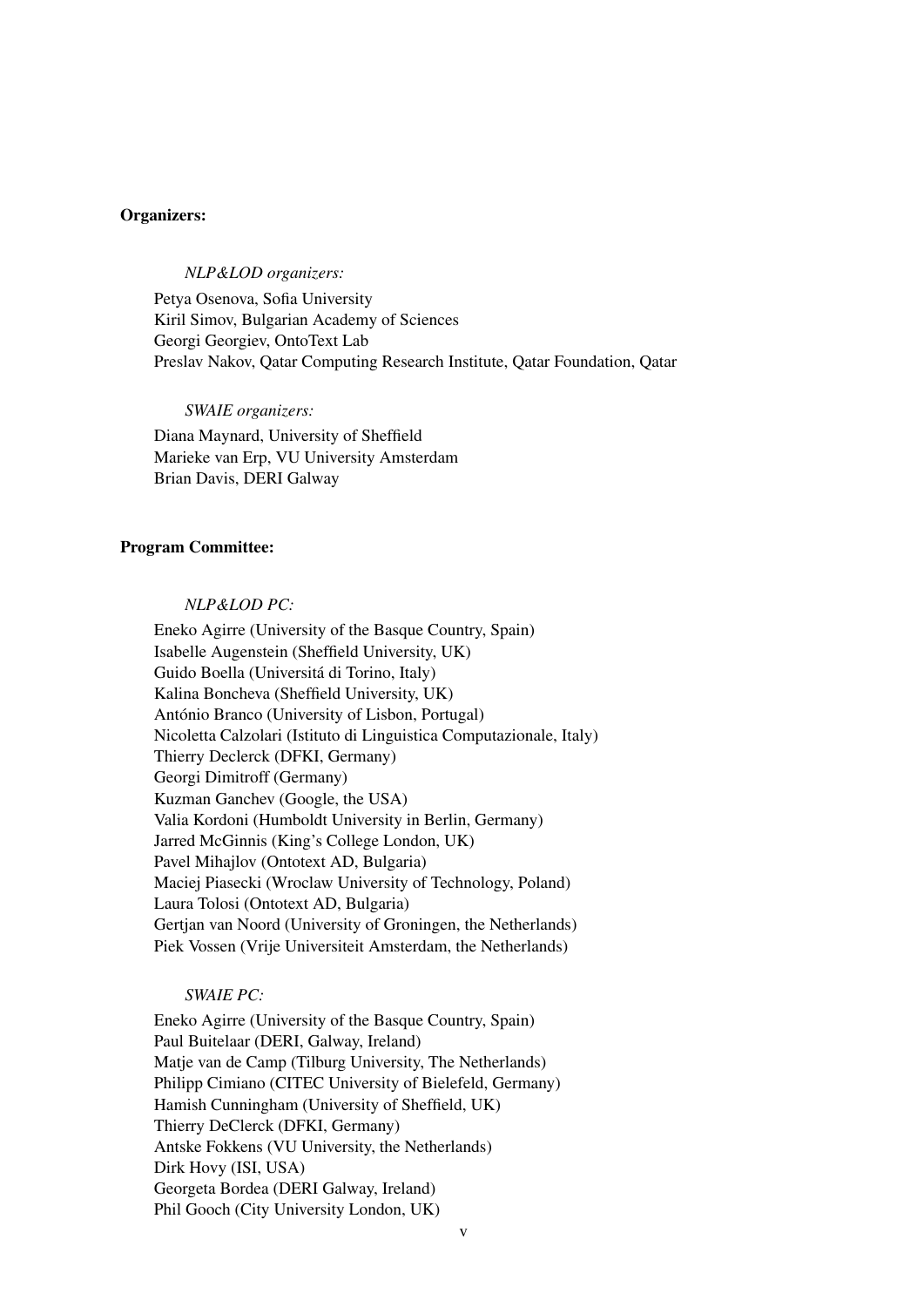Siegfried Handschuh (DERI, Ireland) Véronique Malaisé (Elsevier, The Netherlands) Laurette Pretorius (University of South Africa, South Africa) German Rigau (University of the Basque Country, Spain) Marco Rospocher (Fondazione Bruno Kessler, Italy) Sara Tonelli (Fondazione Bruno Kessler, Italy) Piek Vossen (VU University, The Netherlands) René Witte (Concordia University, Montreal, Canada) Birgit Proell (Johannes Kepler University Linz) Killian Levacher (KDEG, CNGL) Chris Welty (IBM, IBM T.J. Watson Research Center in New York) D.J McCloskey (IBM Watson, IBM Dublin)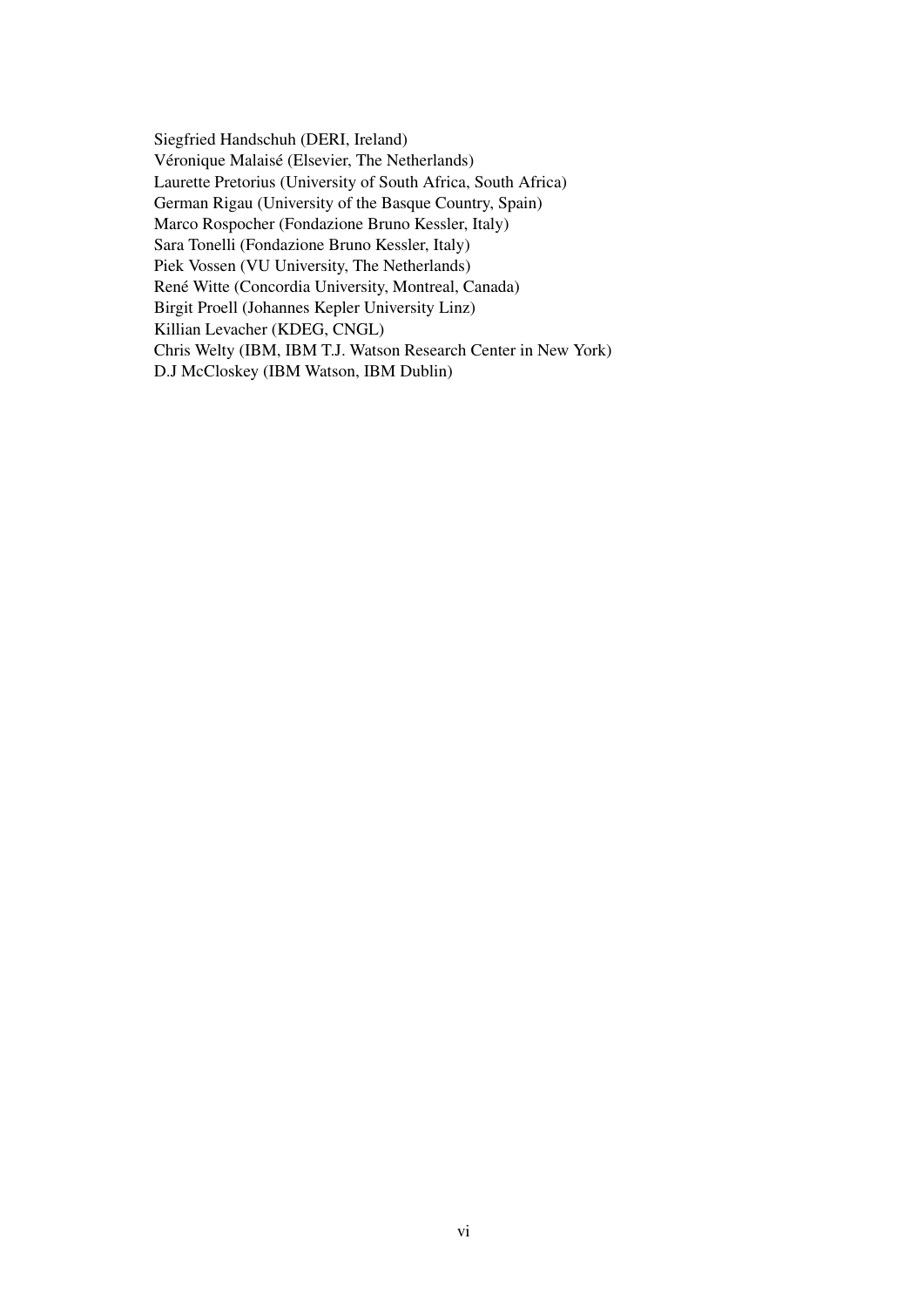# Table of Contents

| Linguistic Linked Open Data (LLOD) - Building the cloud                                                                                    |
|--------------------------------------------------------------------------------------------------------------------------------------------|
| Evaluation of SPARQL query generation from natural language questions                                                                      |
| Mining translations from the web of open linked data                                                                                       |
| Porting Elements of the Austrian Baroque Corpus onto the Linguistic Linked Open Data Format                                                |
| Towards a System for Dynamic Language Resources in LOD                                                                                     |
| <b>Applications of Semantic Publishing</b>                                                                                                 |
| Literature-driven Curation for Taxonomic Name Databases                                                                                    |
| Exploring the inference role in automatic information extraction from texts                                                                |
| Combined analysis of news and Twitter messages<br>Mian Du, Jussi Kangasharju, Ossi Karkulahti, Lidia Pivovarova and Roman Yangarber  41    |
| Linguistically analyzed labels of knowledge objects: How can they support OBIE? Lessons learned from<br>the Monnet and TrendMiner projects |
|                                                                                                                                            |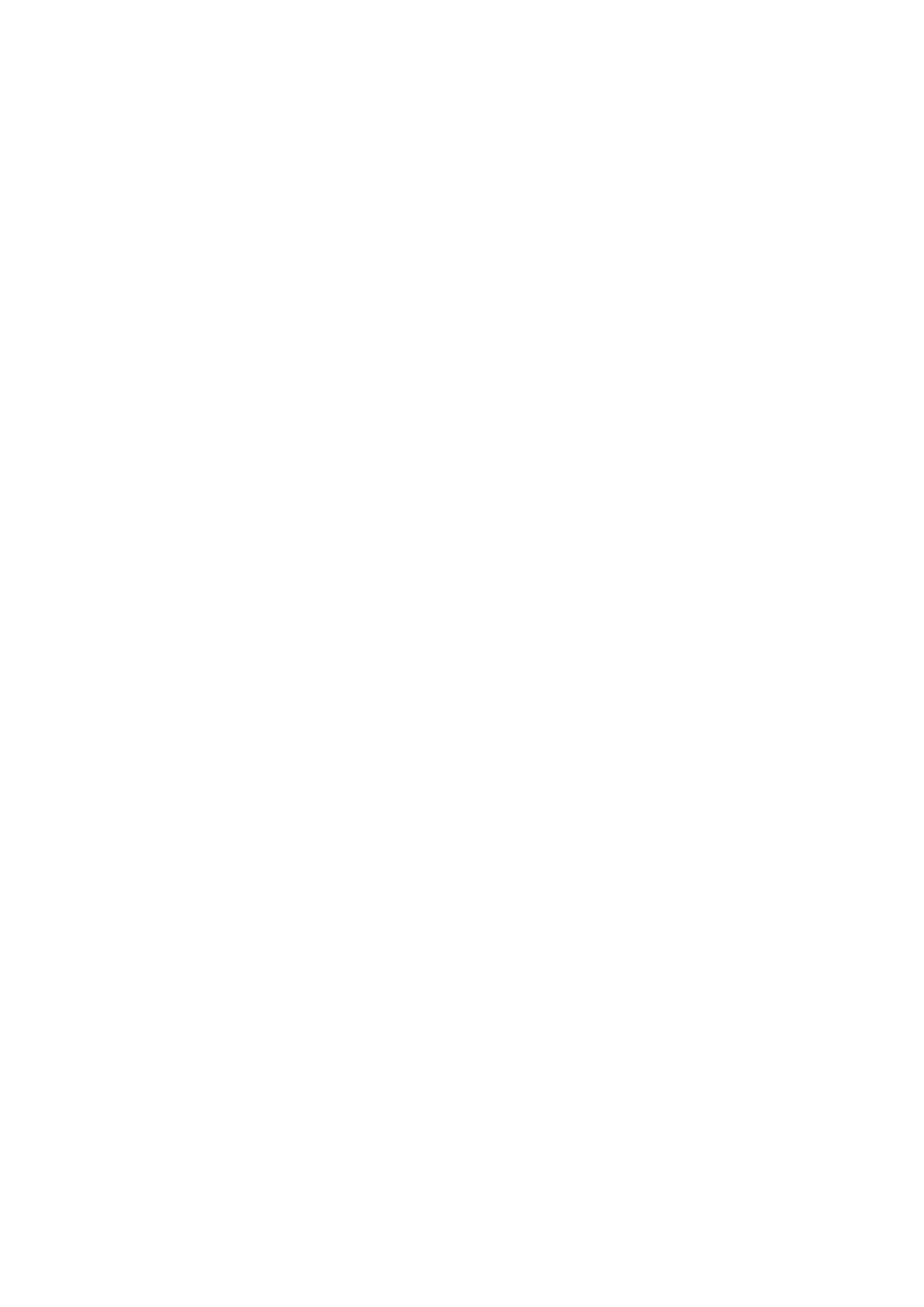## Conference Program

#### 12.09.2013

#### Session 1: NLP+LOD (Part 1)

#### (9:15-10:15 (Invited Talk))

*[Linguistic Linked Open Data \(LLOD\) – Building the cloud](#page-0-0)* Christian Chiarcos

#### (10:15-10:45)

*[Evaluation of SPARQL query generation from natural language questions](#page-0-0)* K. Bretonnel Cohen and Jin-Dong Kim

Session 2: NLP+LOD (Part 2)

#### (11:15-11:45)

*[Mining translations from the web of open linked data](#page-0-0)* John Philip McCrae and Philipp Cimiano

#### (11:45-12:15)

*[Porting Elements of the Austrian Baroque Corpus onto the Linguistic Linked Open](#page-0-0) [Data Format](#page-0-0)* Ulrike Czeitschner, Thierry Declerck and Claudia Resch

#### (12:15-12:45)

*[Towards a System for Dynamic Language Resources in LOD](#page-0-0)* Kiril Simov